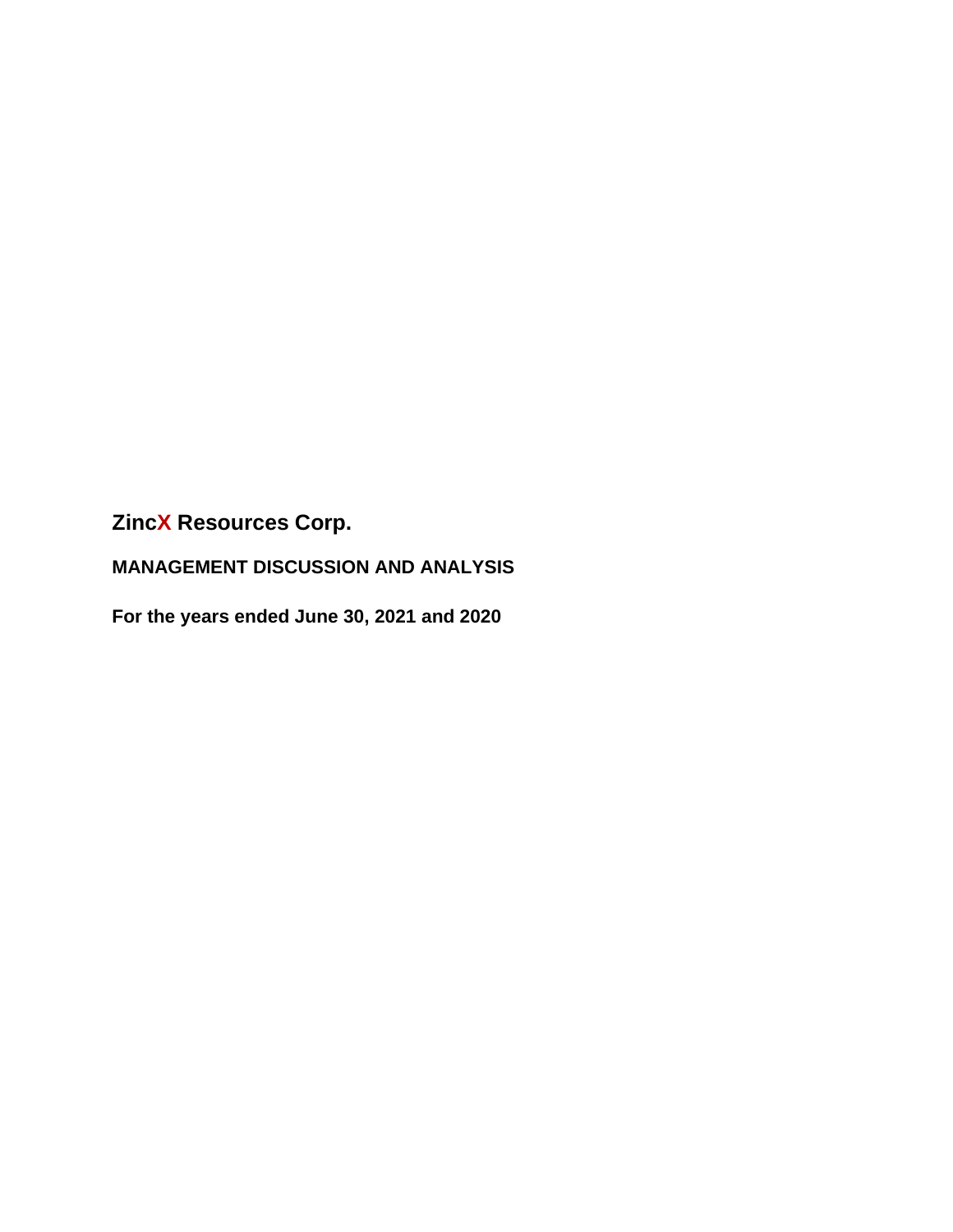Management Discussion and Analysis, page 1 June 30, 2021

## **1.1 Date**

This Management Discussion and Analysis ("MD&A") of ZincX Resources Corp. (the "Company" or "ZincX") has been prepared by management as of October 25, 2021 and should be read in conjunction with the consolidated audited financial statements and related notes thereto of the Company for the years ended June 30, 2021 and 2020, which were prepared in accordance with International Financial Reporting Standards ("IFRS") as issued by the International Accounting Standards Board ("IASB") and International Financial Reporting Interpretations Committee ("IFRIC").

The Company's shares trade on the TSX Venture Exchange ("TSX-V") under the symbol ZNX and in Frankfurt under the symbol "M9R". The Company has recently commenced trading its common shares on the OTCQB market, a U.S. trading platform that is operated by the OTC Markets Group in New York, under the ticker symbol "ZNCXF". The Company will continue to trade on the TSX-V and Frankfurt under its existing symbol.

This MD&A may contain "forward-looking statements" which reflect the Company's current expectations regarding the future results of operations, performance and achievements of the issuer, including potential business or mineral property acquisitions and negotiation and closing of future financings. The issuer has tried, wherever possible, to identify these forward-looking statements by, among other things, using words such as "anticipate," "believe," "estimate," "expect" and similar expressions.

These forward-looking statements include statements regarding the success of exploration activities, permitting timelines, the requirements of future capital, drill results and the estimation of mineral resources and reserves. These statements involve known and unknown risks, uncertainties and other factors including but not limited to changes in commodity prices and, particularly, zinc prices, access to skilled personnel, results of exploration and development activities, uninsured risks, regulatory changes, defects in title, availability of materials and equipment, timeliness of government approvals, actual performance of facilities, equipment and processes relative to specifications and expectations and unanticipated environmental impacts on operations that may cause actual results or events to differ materially from those anticipated in such forward-looking statements. The Company believes that the expectations reflected in those forwardlooking statements are reasonable, but no assurance can be given that these expectations will prove to be correct and such forward-looking statements contained into this report should not be unduly relied upon. The statements reflect the current beliefs of the management of the Company and are based on currently available information. Actual results and developments are likely to differ, and may differ materially, from those expressed or implied by the forward-looking statements contained in this report. Readers should not place undue reliance on forward-looking statements as the plans, intentions or expectations upon which they are based might not occur.

## **1.2 Overall Performance**

The Company was incorporated under the laws of the Province of British Columbia on February 10, 1988. The Company operates in one business segment, that being the exploration and development of mineral properties in Canada. As at the date hereof, the Company has mining interests in properties located in British Columbia.

Significant events and operating highlights for the year ended June 30, 2021 and up to the date of these MD&A: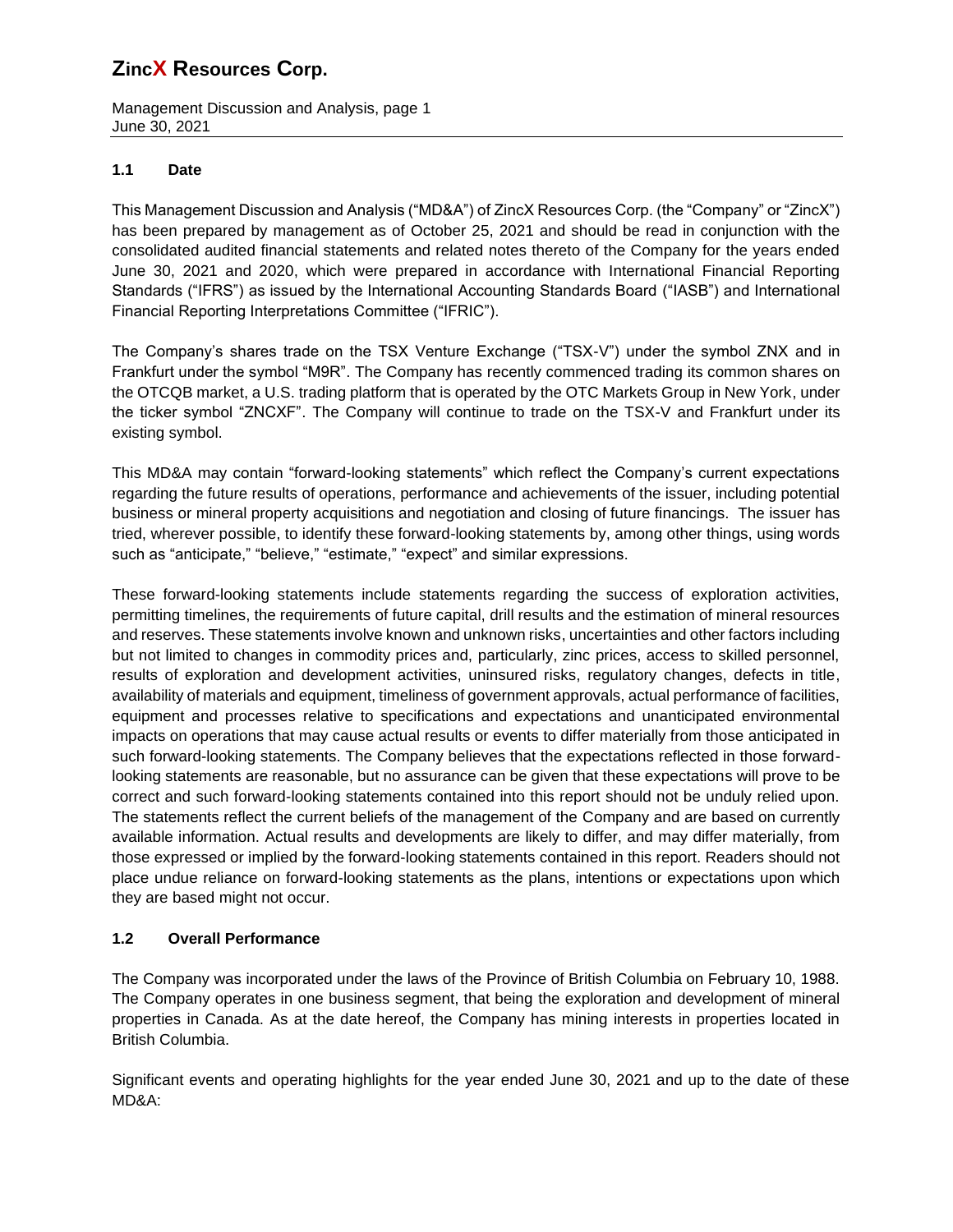Management Discussion and Analysis, page 2 June 30, 2021

## **Exploration Programs**

The Company's flagship Akie Project is host to the Cardiac Creek deposit. The Company holds a 100% interest in the Akie Property, which is located approximately 260 kilometers north-northwest of the town of Mackenzie in northeastern British Columbia.

The Akie zinc-lead-silver property is situated within the Kechika Trough, the southernmost extension of the regionally extensive Paleozoic Selwyn Basin, one of the most prolific sedimentary basins in the world for the occurrence of sedimentary exhalative (SEDEX) zinc-lead-silver deposits and stratiform barite deposits. Drilling on the Akie property by the Company since 2005 has identified a significant body of barite rich zinclead-silver SEDEX mineralization known as the Cardiac Creek deposit. The deposit is hosted by siliceous, carbonaceous, fine-grained clastic rocks of the Middle to Late Devonian Gunsteel Formation.

The Company updated the estimate of mineral resources at Cardiac Creek in early 2018, which is presented below:

|           |                     | 5% zinc cut-off grade | <b>Contained metal</b> |            |               |            |              |
|-----------|---------------------|-----------------------|------------------------|------------|---------------|------------|--------------|
| Category  | Tonnes<br>(million) | Zn $(%)$              | Pb(%)                  | Ag $(g/t)$ | Zn(B)<br>lbs) | Pb (B lbs) | Ag (M<br>oz) |
| Indicated | 22.7                | 8.32                  | 1.61                   | 14.1       | 4.162         | 0.804      | 10.3         |
| Inferred  | 7.5                 | 7.04                  | 1.24                   | 12.0       | 1.169         | 0.205      | 2.9          |

#### **ESTIMATE OF MINERAL RESOURCES – CARDIAC CREEK DEPOSIT**

Note: Mineral resources are not mineral reserves because the economic viability has not been demonstrated.

The updated mineral resource estimate was prepared by Robert Sim, P.Geo with the assistance of Bruce Davis, FAusIMM. Mr. Sim is an independent Qualified Person within the meaning of NI 43-101 for the purposes of mineral resource estimates and was responsible for the 2008 maiden resource and the 2012 and the 2016 updated mineral resource estimates.

The updated mineral resource estimate and the results of a Preliminary Economic Assessment ("PEA") for the Cardiac Creek deposit were filed in a report entitled "*NI 43-101 Technical Report Akie Project British Columbia, Canada*" with an effective date of June 20, 2018 and report date of August 1, 2018. The report can be found under the Company's profile at [www.sedar.com](http://www.sedar.com/) and on the Company's website, www.zincxresources.com.

The Kechika Regional Project consists of 11 properties including the Mt. Alcock, Bear & Spa, Pie, Yuen, and Cirque East properties that extend northwest from the Akie property for approximately 140 kilometres along the strike of the highly prospective Gunsteel Formation shale. The Gunsteel Formation shale is the main host rock for known SEDEX zinc-lead-silver deposits in the Kechika Trough of northeastern British Columbia.

The Pie, Yuen, Cirque East properties (known as the "Pie Properties") are the subject of a joint venture arrangement with Teck Resources Limited ("Teck") and its JV partner, Korea Zinc Co., Ltd. ("Korea Zinc") to jointly explore the Pie Properties on a 49%-51% joint venture basis, with Teck acting as the operator. Teck and Korea Zinc acquired 51% interest in the Pie Properties by incurring cumulative aggregate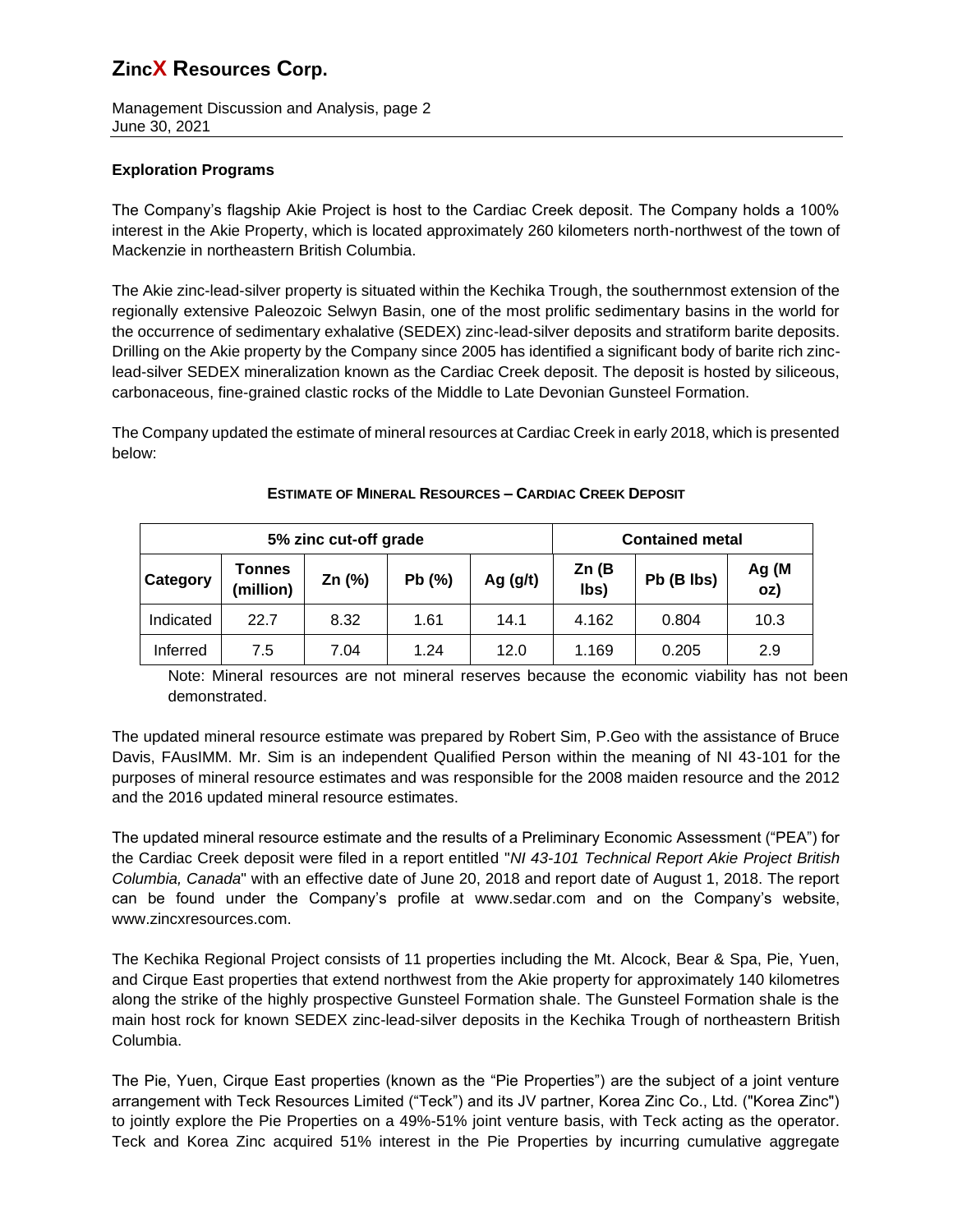Management Discussion and Analysis, page 3 June 30, 2021

exploration expenditures of \$3,500,000 to December 31, 2017.

## **Overall performance**

## **2021 Exploration Program**

## 2021 Akie Drilling Program

The 2021 planned drill program consisted of three holes totaling approximately 2,000 metres of drilling with a primary objective of acquiring mineralised drill core sample material for advanced metallurgical testing. The holes will target specific areas of the deposit to provide material representative of the deposit across its strike and width. This material will be used to further investigate the metallurgical response of the mineralisation with a focus on enhancing the recoveries and boosting concentrate grades for both zinc and lead; using state-of-the-art metallurgical testing facility owned by Tongling Non-Ferrous Metals of China (Tongling).

The Company's 2021 drill program on the Cardiac Creek Zn-Pb-Ag deposit was successfully concluded in late July. Strict budget control and faster than anticipated drilling allowed the Company to complete 2 additional holes totalling 850 metres over and above the original planned drill program of 3 holes totalling 1,850 metres. A total of 2,670 metres of drilling were completed in 5 holes on the Cardiac Creek deposit as a result.

Drill hole A-21-155 targeted the northwestern edge of the high-grade core, A-21-156B targeted the downdip extension of the high-grade core in the central area of the deposit, and A-21-157 targeted the southeastern edge of the high-grade core. The additional two "bonus" holes were drilled off the same drill pad as A-21-157; at different collar orientations and designed as infill holes in the immediate vicinity along the south eastern edge of the high-grade core. Drill hole A-1-21-158 was drilled up-dip to a depth of 314.96 metres. Drill hole A-21-159 was drilled down-dip and completed to a depth of 532.0 metres.

A total of 641 samples including standard QA/QC samples were collected from the drill holes. The samples have been submitted for analysis at Bureau Veritas in Vancouver, British Columbia. Results for all drill holes are currently pending.

## Kechika Trough Target Initiative Update

Detailed work has identified numerous Areas of Interest (AOIs) of which 19 have been classified as highpriority targets. These targets have been ranked and will be assessed in future focused field programs.

The Company has identified 19 high-priority targets from a pool of 95 AOIs across all its Kechika Trough tenure including key properties such as Akie, Pie, Mt. Alcock, and Bear/Spa. A set of district specific exploration criteria have been established from the study of past discoveries in the region (e.g. Cardiac Creek deposit, Cirque, Driftpile, etc.). Potential AOIs were assessed using these criteria and evaluated against the geological, geochemical, geophysical and geographical datasets present within the Kechika Trough Exploration Database to identify prospective AOIs. Work has been recommended representing early stage through to drill exploration targets. This evaluation also identified prospective areas on several properties that have had little to no exploration. The 19 ranked high-priority targets are located on almost every property within the district. Several target areas are classified as drill-ready while others require additional work to be upgraded. In some cases, these high-priority targets are associated with adjacent or proximal AOIs that pending exploration success could elevate their ranking.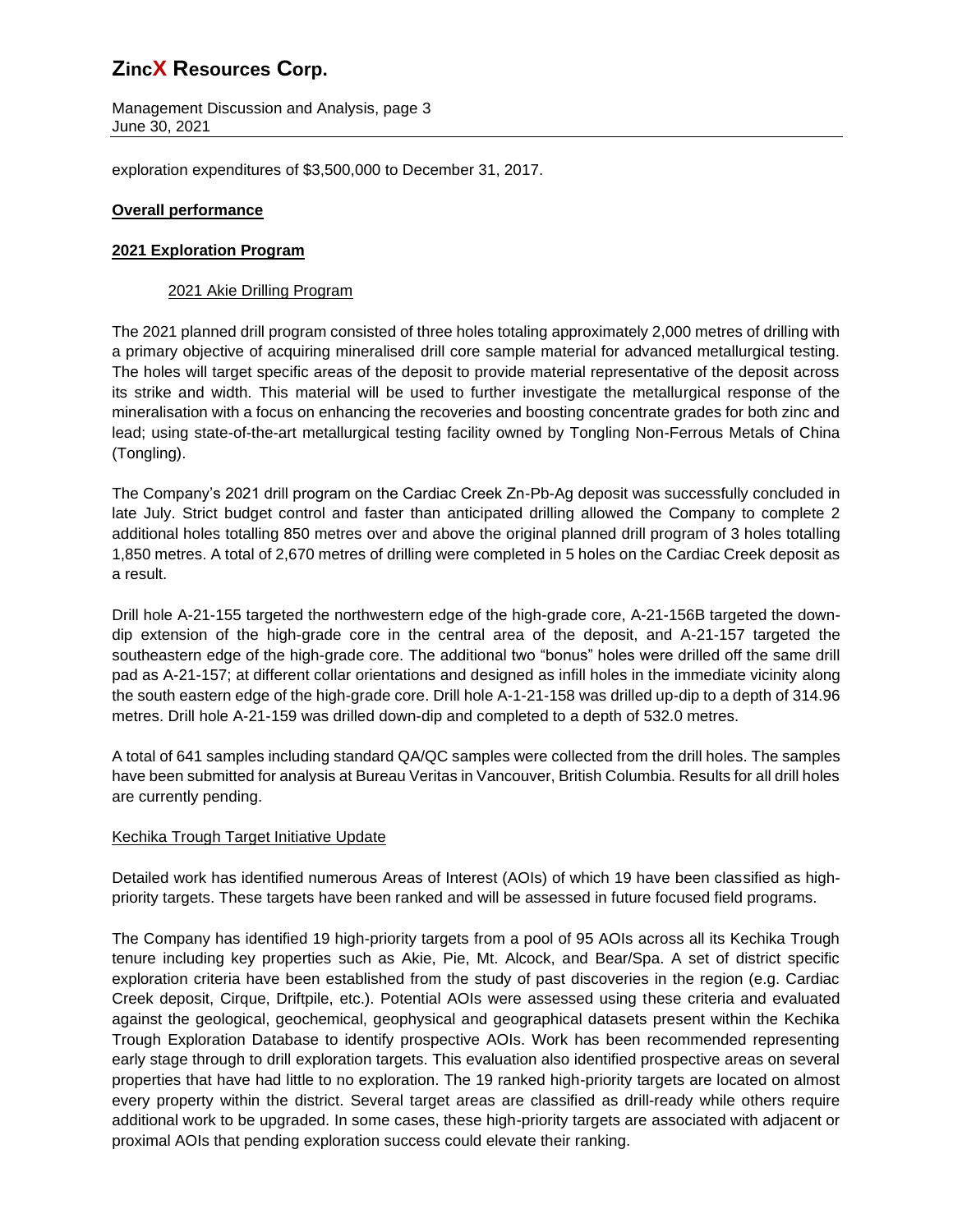Management Discussion and Analysis, page 4 June 30, 2021

One of the highest priority targets is the Mt. Alcock prospect located approximately 40 kilometres northwest of the Akie property and 20 kilometres northwest of Teck Resources/Korea Zinc's Cirque property. The Mt. Alcock prospect, discovered in the late 1970s, is defined by a prominent massive barite cap ("kill zone) which hosts abundant coarse-grained galena and sphalerite on surface. Limited and shallow drilling by previous operators intersected mineralisation with significant grade such as 9.30% combined Zn+Pb and 1.20 oz/t Ag over 8.8 metres in drill hole AK-89-3 including 14.20% combined Zn+Pb and 1.60 oz/t Ag over 3.6 metres hosted in Gunsteel formation shale. Facies models recently derived by the Company from close examination of the Cardiac Creek deposit can be applied to the Mt. Alcock prospect and greatly assist in vectoring future targeted drilling at depth and down dip of prospective lithology. The tenor and style of mineralization at Cardiac Creek is a close analog and serve as an exploration model going forward. Mineralization in the district, including Cirque, and Driftpile, along with historical drilling, geochemical data and geophysical EM trends all support the exploration model.

Other high-priority targets are present on the Saint and Thro properties located to the northwest of the Driftpile deposit. Targets on the Saint property are associated with a long continuous Pb soil anomaly with approximate dimensions of 3,500m x 500m with values consistently in excess of 100 ppm and localized areas where values can range up to 6,500 ppm. Historical operators recommended drilling for this target area, but it was never pursued. On the Thro property historical work outlined an approximate 600m x 600m Pb soil anomaly with values consistently in excess of 100 ppm and range up to 12,500 ppm. Rock chip samples in the vicinity were also elevated in lead and rock chips taken from a hand dug trench in 1978 returned highly anomalous Pb values in excess of 400 ppm and ranging up to 5,600 ppm. These anomalies represent some of the largest in the district and both remain untested by drilling. Almost all the known deposits in the district are associated with a distinct Pb soil signature making the targets on the Saint and Thro properties attractive drill targets.

## Ground Based Gravity Survey

The Company has engaged Simcoe Geosciences Ltd. of Stouffville, Ontario to conduct a ground-based gravity survey over select targets on the Akie and Mt. Alcock properties. The primary goal is to enhance and infill the existing airborne gravity data gathered previously over the linear corridor from Akie north to Mt Alcock with a specific focus on the surface expression of the Cardiac Creek deposit and the lightly drilled Zn-Pb-Ag rich barite cap at Mt. Alcock.

The survey will take advantage of the known density contrast between the barite rich Zn-Pb-Ag SEDEX style sulphide mineralisation and the black siliceous shale host rocks of the Gunsteel Formation. The Company has an extensive physical property database from Cardiac Creek drill core that has been used to test and design for geophysical surveys.

The program will consist of approximately 10.5 line-kilometres on two grids, one at Akie centered on the strike length of the Cardiac Creek deposit; and one centered on the main barite zone at Mt. Alcock. Line spacing will be approximately 100 to 200 metres and gravity readings will be taken every 50 metres.

#### **2020 Exploration Program**

#### 2020 Akie Drilling & Field Exploration Programs

On June 25, 2020, the Company and strategic partner Tongling Non-Ferrous Metals of China (Tongling) agreed to defer the planned drilling and subsequent metallurgical testing program until the 2021 exploration season due to COVID19.

## Kechika Trough Target Generation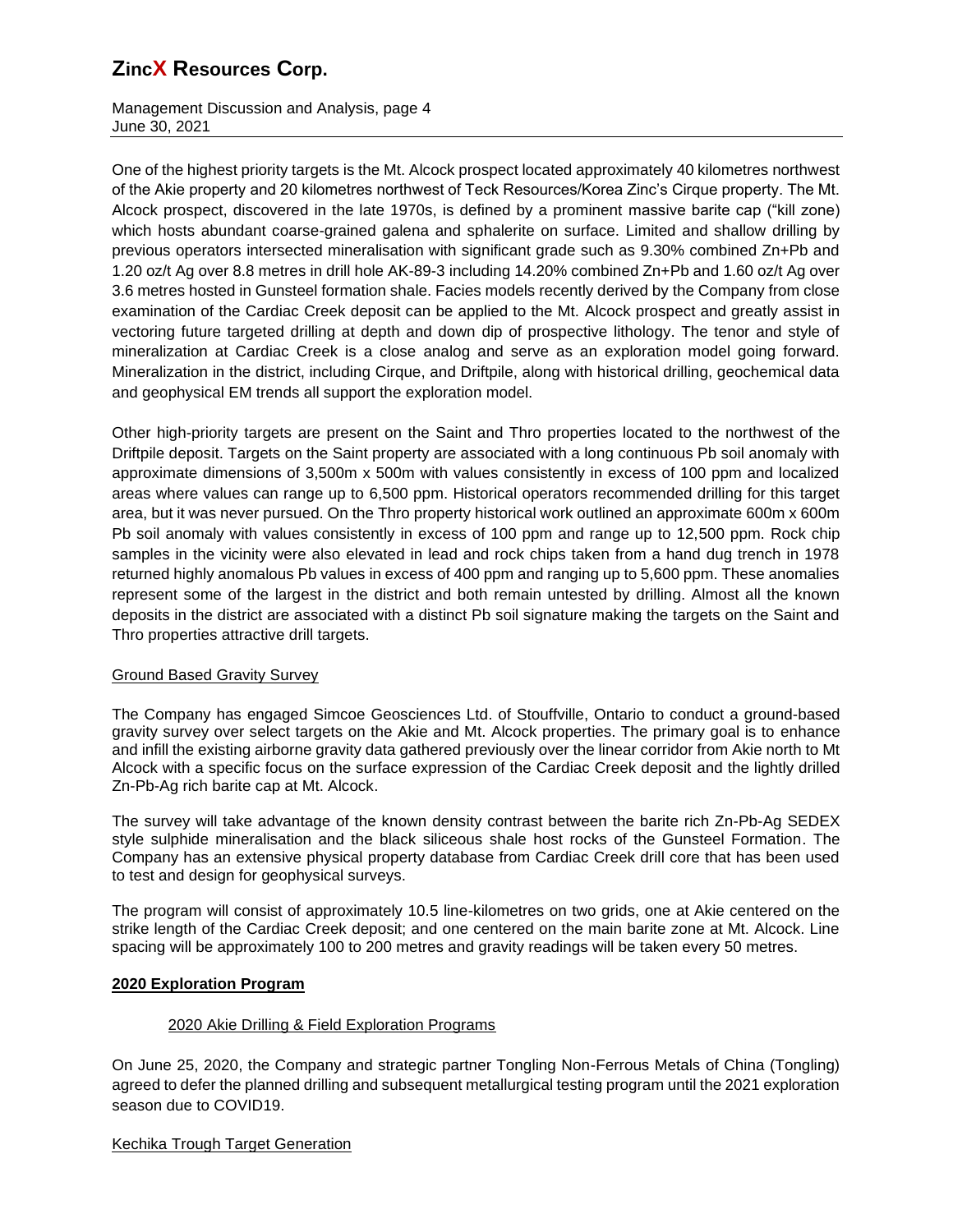Management Discussion and Analysis, page 5 June 30, 2021

Another core objective of the Company has been to unlock and maximize the value of its extensive Kechika Trough tenure holdings which stretch 140 strike-kilometres north of the Akie property. The Company previously completed a massive digital compilation program incorporating data from 35 years of mineral exploration conducted in the Kechika Trough. Currently, the database exceeds 155 GB in size and includes over 1,250 rock samples,1,775 silt samples, 24,000 soil samples, and 13,875 meters of drilling. Collectively this work represents in excess of \$7.3 million dollars in historical exploration expenditures. The Company completed a district wide reinterpretation of the geology in 2020 incorporating both historical and recent geological mapping efforts combined with the high-resolution satellite imagery. This dataset coupled with the geophysical and imagery datasets will form the basis of the ongoing geological modelling. Detailed analysis was initiated in 2020 using the integrated database to interpret, model and ultimately prioritize areas of interest for further exploration

## Permitting

The Company has been advised by the Ministry of Energy, Mines and Petroleum Resources that the four Kechika regional drill permits on the Pie, Yuen, Mt. Alcock, and Kechika North properties have been renewed for an additional 5-year period, until November 28, 2025. Drilling on these properties had previously been permitted with a renewal occurring in December 2015, extending the expiry date until December 31<sup>st</sup> 2019.

These drill permits cover high-priority drill-ready targets on the largest tenure holdings within the Kechika Trough and will allow additional drill testing to take place at a measured pace as new anomalies are identified and confirmed as drill targets.

## **2019 Akie Drilling program**

The 2019 exploration program was designed to achieve several key objectives including: additional close spaced drill intersections within the current resource model, extend the high-grade core of the Cardiac Creek deposit, and collect geotechnical and structural data. To achieve these objectives, the Company completed 4 HQ diameter diamond drill holes totaling 2,347 metres. A summary of the 2019 drill program is provided below.

The 2019 drill program returned impressive results characteristic of the high-grade core. Hole **A-19-153** returned an intercept of 30.14 metres (true width) grading 13.78% Zn+Pb, and 19.7g/t Ag that includes a high-grade core interval of 22.99% Zn+Pb, and 30.1g/ Ag over a true width of 9.44 metres. Hole **A-19-154** returned 8.30% Zn+Pb and 13.3 g/t Ag over a true width of 19.50 metres including 10.25% Zn+Pb and 15.4 g/t Ag over a true width of 11.97 metres. Along the southeast edge of the high-grade core **A-19-151** returned 16.37 metres (true width) grading 9.77% Zn+Pb and 15.5 g/t Ag. Higher-grade intervals are present including 10.74% Zn+Pb and 16.74 g/t Ag over a true width of 14.24 metres. Significant results from the 2019 drill holes are tabulated below.

Geotechnical and structural data was collected from all the 2019 drill holes above, throughout and below the Cardiac Creek Zone. The data collected would be directly applicable to any future engineering studies or design as related to the proposed underground program.

On November 14, 2019, the Company received a new permit approving a geotechnical drill program on the Akie Project designed to provide critical site-specific engineering data to confirm site selection for mine infrastructure including the mill, powerplant/maintenance, camp, and tailings sites identified in the Company's 2018 independent Preliminary Economic Assessment ("PEA") report on the Cardiac Creek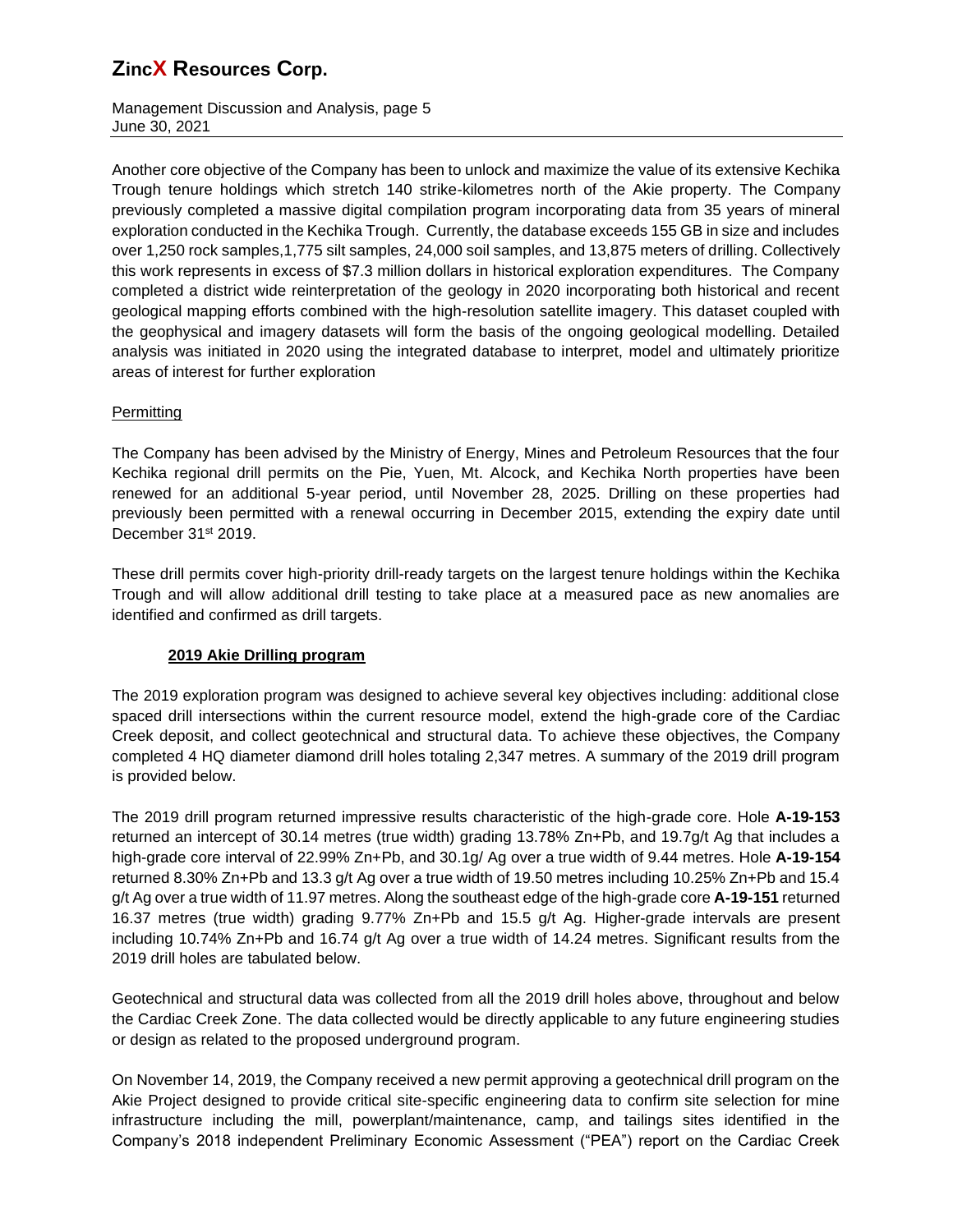Management Discussion and Analysis, page 6 June 30, 2021

deposit. The drilling will collect lithological and soil data, hydraulic and conductivity data and provide samples for laboratory testing of material and strength characteristics and water quality samples to support ongoing baseline environmental programs.

This program could be completed over a 6 to 8 week period at the start of an exploration season and would run parallel with the Company's ongoing exploration drilling programs on the Cardiac Creek deposit. The new permit is valid until November of 2022.

| <b>Drill Hole</b> | From (m) | To(m)  | True Width (m)* | Zn (%) | Pb (%) | Ag $(g/t)^{t}$ | $Zn+Pb$ (%) |
|-------------------|----------|--------|-----------------|--------|--------|----------------|-------------|
| A-19-150          | 480.75   | 537.14 | 38.18           | 6.14   | 1.15   | 10.8           | 7.29        |
| <b>CCZ</b>        | 490.89   | 537.14 | 31.38           | 7.20   | 1.38   | 12.4           | 8.58        |
| including         | 502.31   | 537.14 | 23.68           | 8.40   | 1.64   | 14.0           | 10.04       |
| including         | 502.31   | 518.45 | 10.94           | 10.85  | 2.23   | 16.9           | 13.08       |
| A-19-151          | 560.00   | 608.80 | 30.85           | 4.91   | 0.98   | 9.7            | 5.89        |
| <b>CCZ</b>        | 568.42   | 594.40 | 16.37           | 8.10   | 1.67   | 15.5           | 9.77        |
| including         | 571.15   | 593.75 | 14.24           | 8.88   | 1.86   | 16.7           | 10.74       |
| including         | 575.75   | 591.50 | 9.91            | 9.09   | 1.98   | 17.9           | 11.07       |
| <b>FW</b>         | 603.30   | 608.80 | 3.51            | 2.70   | 0.45   | 5.0            | 3.15        |
| A-19-153          | 443.00   | 532.50 | 50.71           | 7.93   | 1.44   | 14.2           | 9.37        |
| <b>CCZ</b>        | 454.00   | 507.25 | 30.14           | 11.47  | 2.32   | 19.7           | 13.78       |
| including         | 466.78   | 507.25 | 22.93           | 14.29  | 2.95   | 24.1           | 17.24       |
| including         | 480.75   | 506.59 | 14.65           | 16.20  | 3.39   | 27.0           | 19.59       |
| including         | 490.00   | 506.59 | 9.41            | 19.22  | 3.77   | 30.1           | 22.99       |
| <b>FW</b>         | 518.82   | 532.50 | 7.81            | 6.56   | 0.25   | 11.8           | 6.81        |
| A-19-154          | 349.03   | 425.67 | 24.32           | 5.78   | 1.10   | 11.3           | 6.88        |
| <b>CCZ</b>        | 349.03   | 410.50 | 19.50           | 6.96   | 1.34   | 13.3           | 8.30        |
| including         | 353.19   | 390.91 | 11.97           | 8.56   | 1.69   | 15.4           | 10.25       |
| including         | 353.19   | 377.71 | 7.78            | 10.55  | 2.06   | 18.5           | 12.61       |

(\*) The true width in metres is calculated utilising the Geovia GEMS software package. The orientation of the mineralised horizon is estimated to have an azimuth of 130 degrees and a dip of -70 degrees. (CCZ) = Cardiac Creek Zone; (HW) = Hangingwall Zone; (FW) = Footwall Zone; (MS) = Massive Sulphide. (ł) Ag values below detection were given a value half of the detection limit for the purposes of weighted averaging. Hole A-19-152 was abandoned due to excessive deviation and restarted as hole A-19-153.

## **Exploration Objectives**

Akie Project:

- Continue definition drilling to expand the known extent of the Cardiac Creek deposit; update the current geological and resource models to NI 43-101 standards with all new drill results. Continue to examine trade-off studies to enhance the PEA including additional metallurgical lab testing and targeted geotechnical data acquisition to improve understanding of mine design parameters used in the PEA.
- Continue to evaluate outlying coincident geological/geophysical/geochemical targets for drill target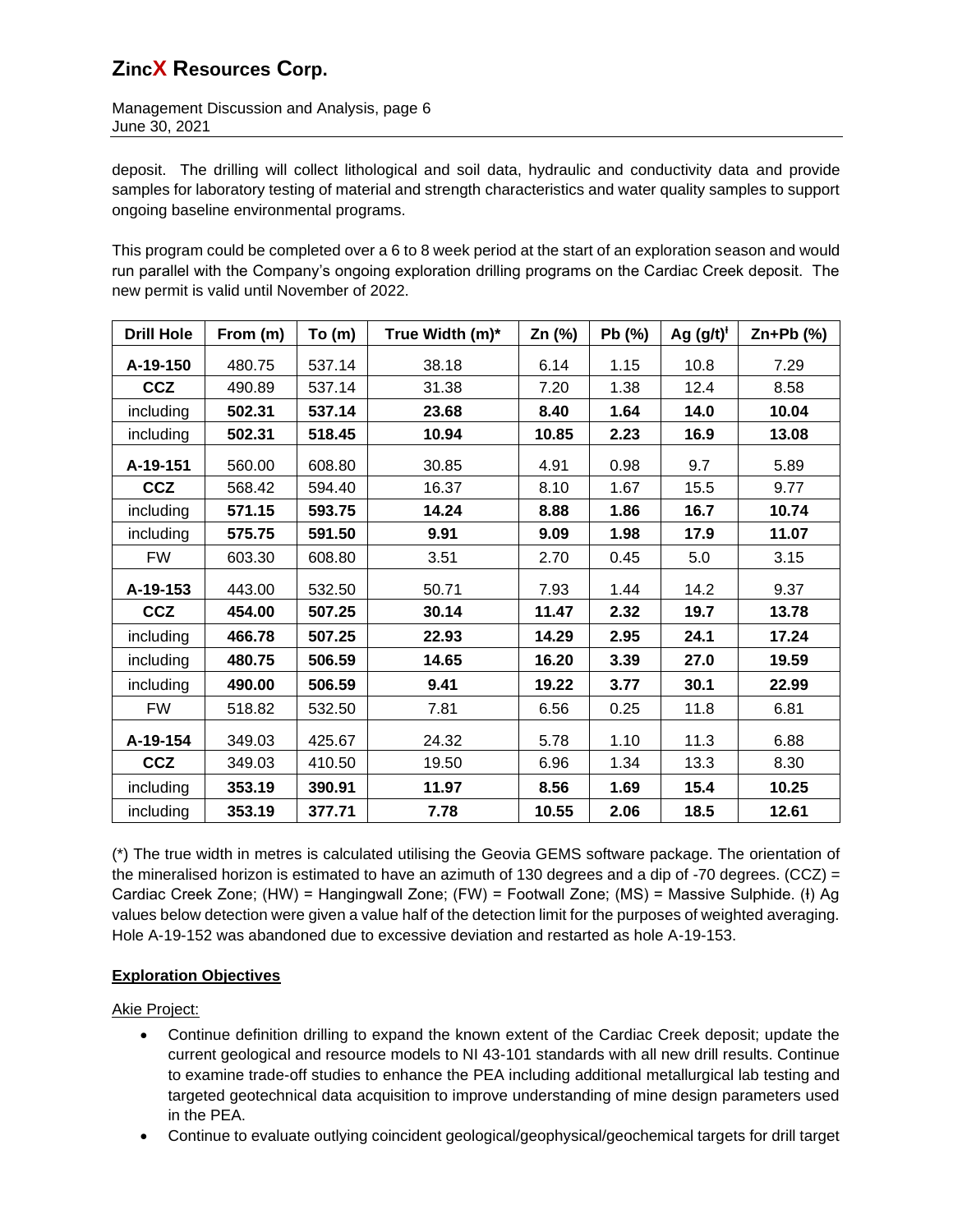Management Discussion and Analysis, page 7 June 30, 2021

definition.

- Continue to refine the design and costs of the planned underground exploration program. The underground exploration permit remains in good standing until December 2020. The underground exploration program was conceived to allow tightly spaced infill drilling from an underground decline in order to upgrade the current mineral resource to the Indicated and Measured levels of confidence. This would provide sufficient data for a pre-feasibility level of economic assessment of the ore body to be completed and investigate future viability of bulk sampling and mining. The Company is currently working on a new and updated underground permit application to extend the duration date of the existing permit to 2025.
- Continue environmental baseline sampling as required to maintain all related exploration permits in good standing.

## Kechika Regional Project:

- Continue regional synthesis of all historical and modern exploration data to assist with gap analysis and drill target definition.
- Continue to evaluate high priority greenfield targets.
- Continue to refine target selection to identify drill targets.

## Kechika Regional Project (Pie Option Properties):

- Continue to work closely with Teck to review and advise on plans for ongoing exploration on the properties.
- The next planned phase of exploration on the optioned properties is expected to include continued drill testing of the highest priority targets.

Summary of exploration expenditures incurred on various properties: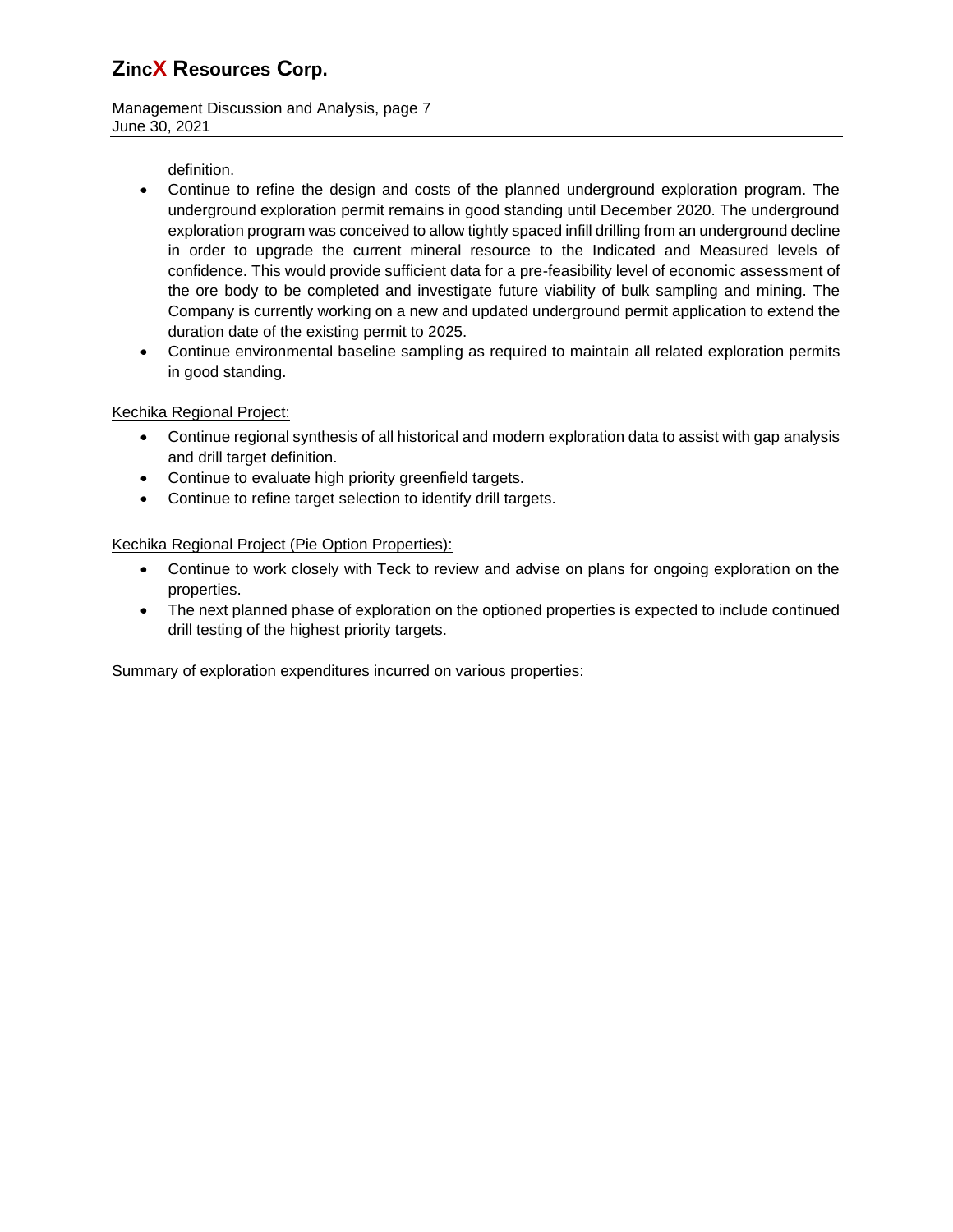Management Discussion and Analysis, page 8 June 30, 2021

|                                             | <b>Akie Property</b> | <b>Kechika</b><br>Regional | <b>Total</b>     |
|---------------------------------------------|----------------------|----------------------------|------------------|
|                                             |                      |                            |                  |
| <b>Acquisition Costs:</b>                   |                      |                            |                  |
| Balance, June 30, 2020 and 2021             | \$<br>24, 165, 241   | \$<br>192,768              | \$<br>24,358,009 |
| <b>Deferred exploration costs:</b>          |                      |                            |                  |
| <b>Balance, June 30, 2019</b>               | \$<br>46,122,514     | \$<br>4,368,025            | \$<br>50,490,539 |
| Camp equipment, depreciation                | 59,868               |                            | 59,868           |
| Drilling                                    | 761,950              |                            | 761,950          |
| Geology                                     | 108,948              |                            | 108,948          |
| Community consultants                       | 151,848              |                            | 151,848          |
| Environmental studies and permit compliance | 43,723               |                            | 43,723           |
| <b>METC</b> recoverable                     | (197,861)            |                            | (197, 861)       |
| <b>Balance, June 30, 2020</b>               | 47,050,990           | 4,368,025                  | 51,419,015       |
| Camp equipment, depreciation                | 41,055               |                            | 41,055           |
| Drilling                                    | 660,220              |                            | 660,220          |
| Geology                                     | 109,748              |                            | 109,748          |
| Community consultants                       | 75,235               |                            | 75,235           |
| Road repairs                                | 2,862                |                            | 2,862            |
| Environmental studies and permit compliance | 34,449               |                            | 34,449           |
| <b>METC</b> recoverable                     | (65, 402)            |                            | (65, 402)        |
| <b>Balance, June 30, 2021</b>               | \$<br>47,909,157     | \$<br>4,368,025            | \$<br>52,277,182 |
|                                             |                      |                            |                  |
| <b>Total, June 30, 2020</b>                 | \$<br>71,216,231     | \$<br>4,560,793            | \$<br>75,777,024 |
| <b>Total, June 30, 2021</b>                 | \$<br>72,074,398     | \$<br>4,560,793            | \$<br>76,635,191 |

## **1.3 Selected Annual Information**

The following is a summary of certain financial information concerning the Company for each of the last three most recently completed financial years.

|                               | Years ended June 30, |            |    |             |    |             |
|-------------------------------|----------------------|------------|----|-------------|----|-------------|
|                               |                      | 2021       |    | 2020        |    | 2019        |
|                               |                      |            |    |             |    |             |
| Interest and other income     | \$                   | 53,106     | \$ | 68.444      | \$ | 96,282      |
| Net Loss                      | \$                   | (733, 550) | \$ | (1,200,542) | \$ | (1,655,602) |
| Loss per share                | \$                   | (0.00)     | \$ | (0.01)      | \$ | (0.01)      |
| Total assets                  | \$                   | 80,293,525 | \$ | 79,027,238  | \$ | 78,840,827  |
| Total long-term liabilities   | \$                   | 1,833,450  | \$ | 1,834,184   | \$ | 1,608,000   |
| Cash dividends declared per   |                      |            |    |             |    |             |
| share for each class of share | \$                   | Nil        | \$ | Nil         | \$ | Nil         |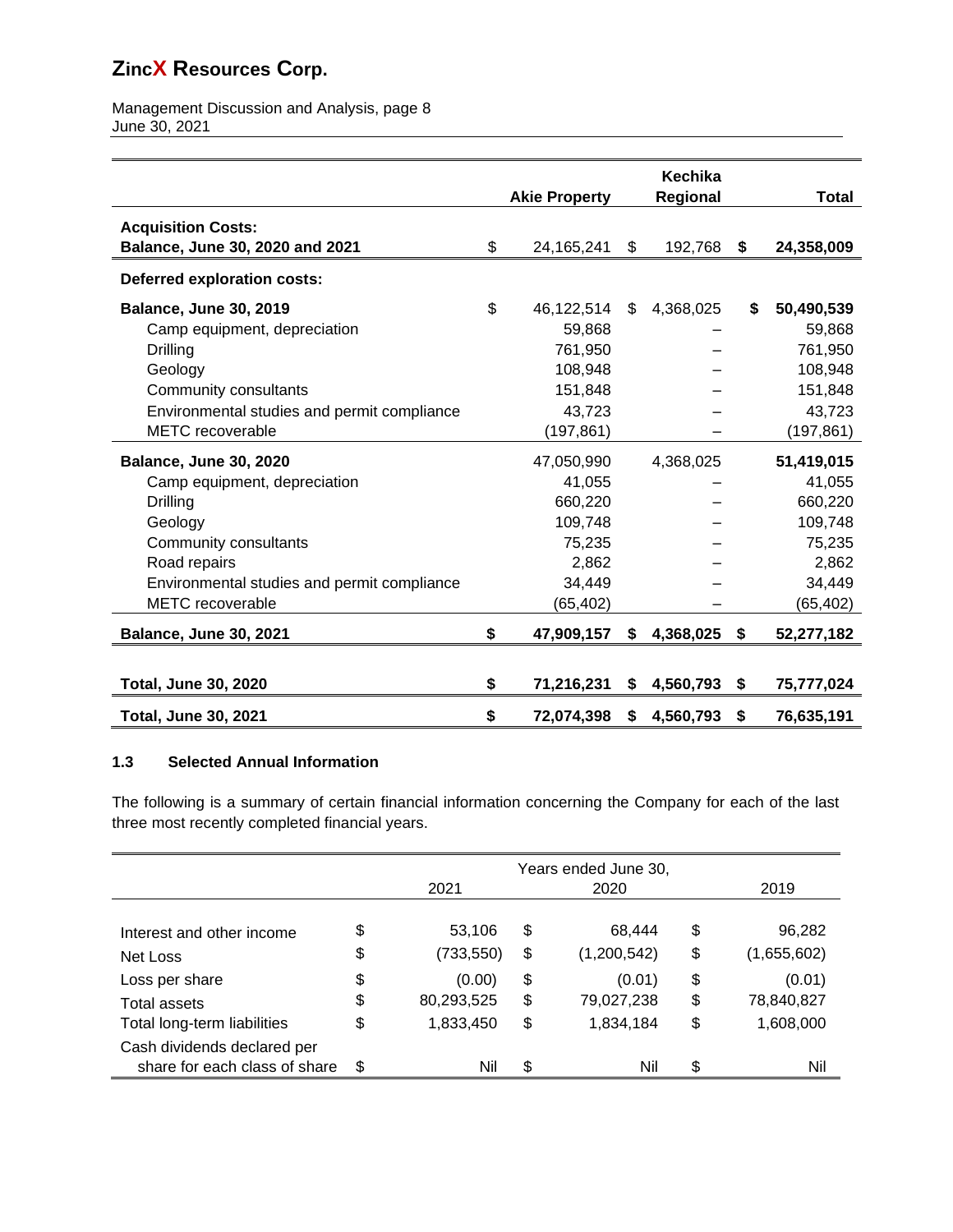Management Discussion and Analysis, page 9 June 30, 2021

## **1.4 Results of Operations**

## *Years ended June 30, 2021 and 2020*

During the year ended June 30, 2021, the Company reported a net loss of \$733,550 or \$0.00 per share compared to a loss before a comprehensive loss of \$1,200,542 or \$0.01 per share in fiscal 2020, a decrease in net loss of \$466,992. The decrease in net loss was primarily a result of decreases in general and administrative expenses by \$400,985, increases in gain on sale of marketable securities of \$56,133, and increases in gain on sale of fixed asset of \$10,995.

The Company's consolidated net loss for the year ended June 30, 2021 not factoring in non-cash transactions of share-based compensation expense, depreciation of office equipment, depreciation of rightof-use asset, accrued flow-through taxes, gain on sale of fixed asset, gain on sale of marketable securities, adjustment for change in fair value of marketable securities and deferred income tax recovery of flow-through liabilities, was \$766,688 (2020 - \$914,115), representing a decrease of \$147,427.

#### Interest income and other items

Income reported for the year ended June 30, 2021 included interest income earned on the Company's cash deposits and short-term GIC investments of \$36,968 (2020 - \$50,771), sale of marketable securities \$56,133 (2020 - \$Nil), sale of fixed asset \$10,995 (2020 - \$Nil), recoveries of \$1,886 (2020 - \$Nil) from a VAT recovery on travel expenses in Europe, and recoveries of \$14,252 (2020 - \$8,344) for the use of the Company's Akie camp facilities and services by another exploration company during the 2021 summer drilling program. The Company also recognized an accounting gain on adjustment for change in fair value of marketable securities of \$18,420 (2020 – loss of \$8,250).

The deferred tax recovery of \$33,992 (2020 –\$46,445) recognized during the year primarily resulted from sales of marketable securities.

#### General and administration expenses

The following expense categories contributed to the decrease in operating expenses by \$400,985 in fiscal 2021:

- Stock-based compensation decreased by \$236,614 as no options were granted during the current year;
- Management fees decreased by \$116,000 due to a reduction in management fees starting March 2020 (*see 1.9 Transactions with Related Parties*);
- Office and miscellaneous expenses decreased by \$20,604 due the Company's cost savings initiative;
- Flow-through taxes decreased by \$2,869 due to a recovery of \$1,271 flow-through taxes expensed in the last fiscal year and only \$197 of taxes accrued in the current year as Canada Revenue Agency recommends filing tax returns based on the drafted legislation to extend the timeline for spending the qualified exploration expenditure by 12 months;
- Travel and promotion decreased by \$53,584 as a result of government-imposed travel restrictions and event restrictions as part of its COVID 19 safety measures; and
- Wages and benefits decreased by \$36,478 as a result of reduced salaries of its staff due to limitations to access mine sites as a result of government imposed COVID 19 safety measures.

Offsetting the decrease in loss were increases in consulting expenses for services engaged to assist with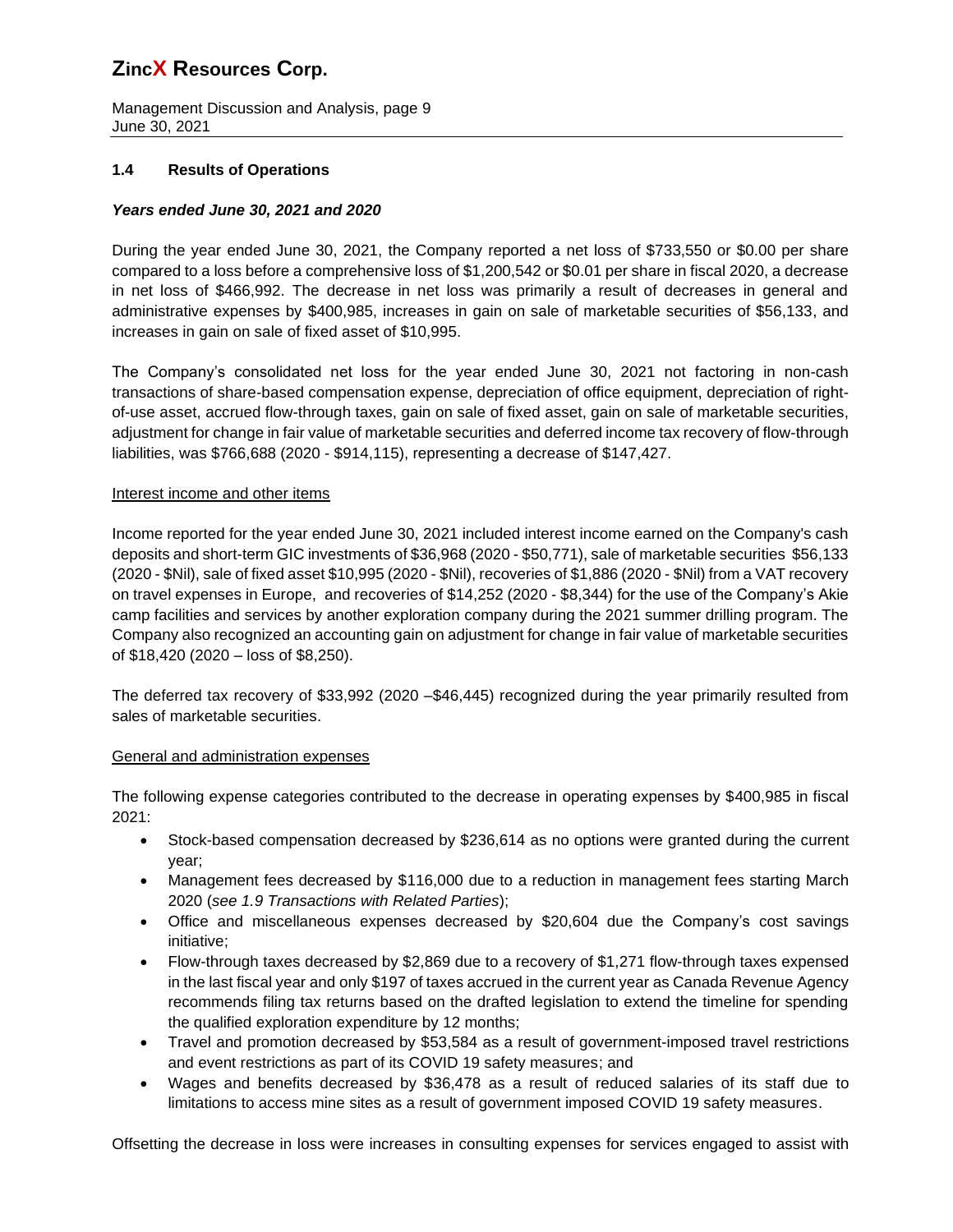Management Discussion and Analysis, page 10 June 30, 2021

the Company's listing application on the OTCQB market, and increases in marketing and public relations for business development and shareholder awareness.

There were no changes in administrative fees during the comparative years.

The Company has elected not to recognize right-of-use assets and lease liabilities for its short-term leases that have a lease term of 12 months or less and leases of low-value assets. Consequently, the rent payments of \$7,124 (2020 - \$7,717) associated with the lease of the external storage facility were classified as operating rent expenses and charged directly to the statement of loss and comprehensive loss.

## *Three months ended June 30, 2021 and 2020*

During the three months ended June 30, 2021, the Company reported a net loss of \$206,974 or \$0.00 per share compared to a loss of \$448,774 or \$0.00 per share during the same quarter in fiscal 2020, a decrease in net loss of \$241,800 The decrease in net loss was primarily a result of a deferred income tax recovery of flow through liabilities and sale of marketable securities compare to a deferred tax expense of \$195,000 in the comparative period last fiscal year.

During the three months ended June 30, 2021, total general and administration expenses were \$258,603 compared to \$281,987 during the same quarter in fiscal 2020, representing a decrease of \$23,384.

The decrease in total general and administration expenses in the comparative quarters was primarily due to decreases in stock-based compensation of \$43,270 as no options were granted during the current fiscal year. Other decreases included travel and promotion expenses of \$3,777 as a result of government-imposed travel restrictions and event restrictions as part of its COVID 19 safety measures. Offsetting the decrease in losses were increases in marketing and public relations for business development and shareholder awareness.

There were no significant variations in other operating expenses over the comparative quarters.

## **1.5 Summary of Quarterly Results**

The following is a summary of certain consolidated financial information concerning the Company for each of the last eight reported quarters:

| Quarter ended      | Interest and other<br>income | Net and comprehensive<br>loss |            | Loss per share |
|--------------------|------------------------------|-------------------------------|------------|----------------|
| June 30, 2021      | \$<br>20,188                 | \$                            | (206, 974) | \$<br>(0.00)   |
| March 31, 2021     | 7,399                        |                               | (172, 225) | (0.00)         |
| December 31, 2020  | 11,187                       |                               | (187, 971) | (0.00)         |
| September 30, 2020 | 14,332                       |                               | (166, 380) | (0.00)         |
| June 30, 2020      | 21,513                       |                               | (448,774)  | (0.00)         |
| March 31, 2020     | 8,922                        |                               | (456,716)  | (0.00)         |
| December 31, 2019  | 11,249                       |                               | (298, 717) | (0.00)         |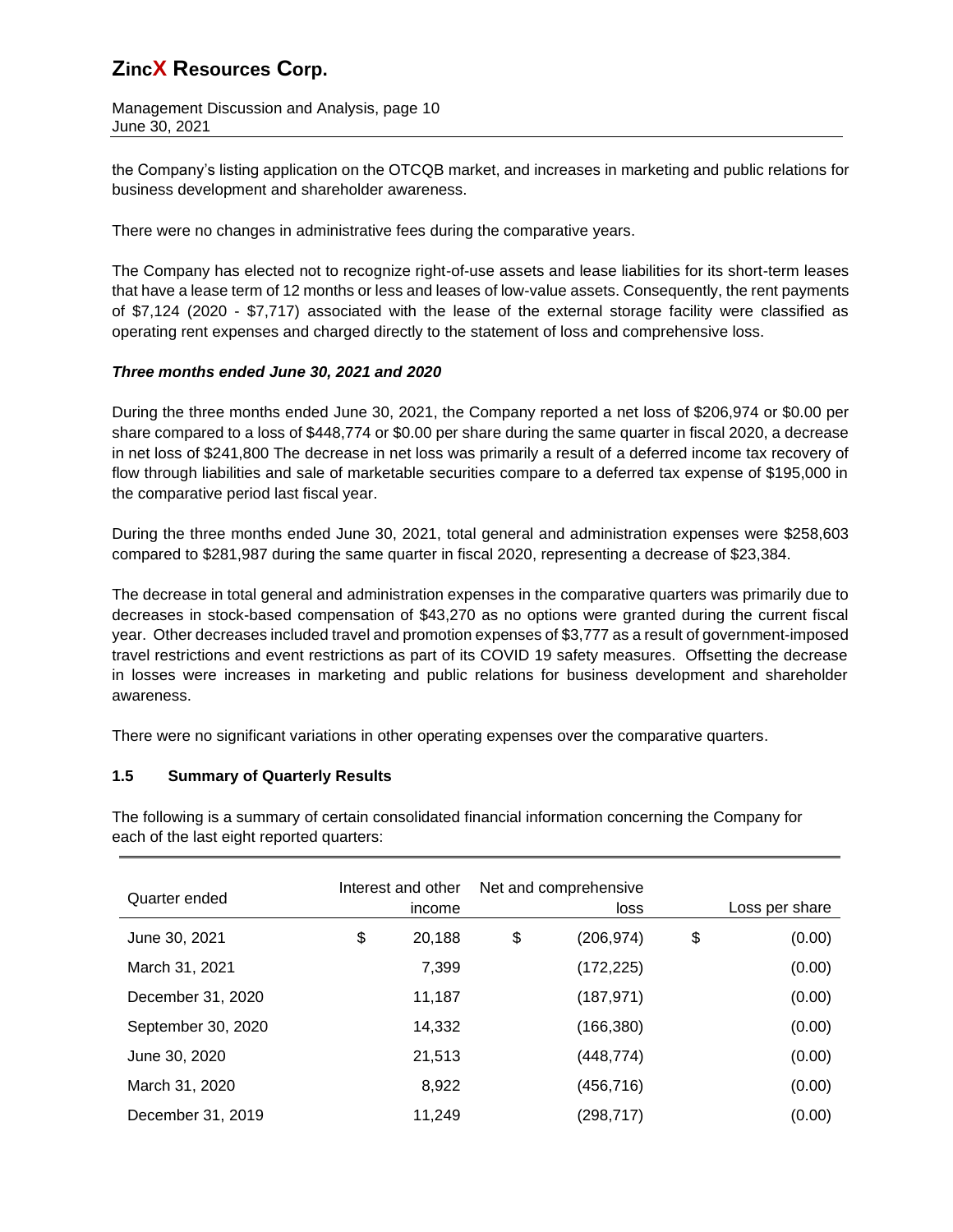Management Discussion and Analysis, page 11 June 30, 2021

| September 30, 2019 | 26,760 | 3,666 | (0.00) |
|--------------------|--------|-------|--------|

The increase in interest and other income reported for the quarter ended June 30, 2021 resulted from cost recoveries charged to another exploration company for the use of the Company's Akie camp facilities and services by another exploration company during the 2021 summer drilling program.

The increase in loss for the quarter ended June 30, 2020 was primarily a result of a deferred income tax expense of \$195,000.

The increase in loss for the quarter ended March 31, 2020 was due to share-based compensation expense of \$193,343 recorded for 2,585,000 shares options granted to directors, officers, and consultants of the Company during the period.

The income reported for the quarter ended September 30, 2019 was a result of a deferred income tax recovery of \$240,359 as a result of amortization of the flow through premium liabilities recorded in connection with the 2018 flow through private placements, and \$8,344 of other income earned for the use of the Company's Akie camp facilities and helicopter services by another exploration company during the 2019 summer drilling program, as well as reduction in corporate advisory consulting fees, marketing, travelling, and promotional expenses.

## **1.6/1.7 Liquidity and Capital Resources**

The Company's operations are currently not generating positive cash flow; as such, the Company is dependent on external financing to fund its activities. In order to carry out potential expansion and to continue operations, and pay for administrative costs, the Company will spend its existing working capital, and raise additional amounts as needed. Companies in this stage typically rely upon equity and debt financing or joint venture partnerships to fund their operations. The current financial markets are very difficult and there is no certainty with respect to the Company's ability to raise capital. Management may require to seek additional sources of financing in the form of equity or debt financing in the future. These uncertainties may cast significant doubt about the Company's ability to continue as a going concern.

At June 30, 2021, the Company reported working capital of \$1,073,872 compared to \$1,180,382 at June 30, 2020, representing a decrease in working capital of \$106,510. The decrease in working capital was a result of general operating activities and exploration expenditures incurred during the year.

Net cash increased by \$2,857,589 from \$208,938 at June 30, 2020 to \$3,066,527 at June 30, 2021 primarily due to redemption of investments and proceeds from a private placement.

During the year ended June 30, 2021, the Company utilized its cash and cash equivalents as follows:

- (a ) the Company used \$830,074 of its cash in operating activities compared to receiving \$458,940 in fiscal 2020;
- (b ) exploration expenditures during the year were \$240,862 compared to \$1,248,100 in fiscal 2020;
- (c ) the Company received a METC refund of \$65,402 (2020 \$197,861) with accumulated interest of \$185 (2020 - \$3,569) during the year for exploration expenditures incurred above the expenditures renounced to flow-through subscribers;
- (d ) \$17,200 (2020 \$33,090) was used for the purchase of camp fixtures and office furniture;
- (e ) the Company received proceeds of \$15,051 (2020 \$Nil) from the sale of a fixed asset;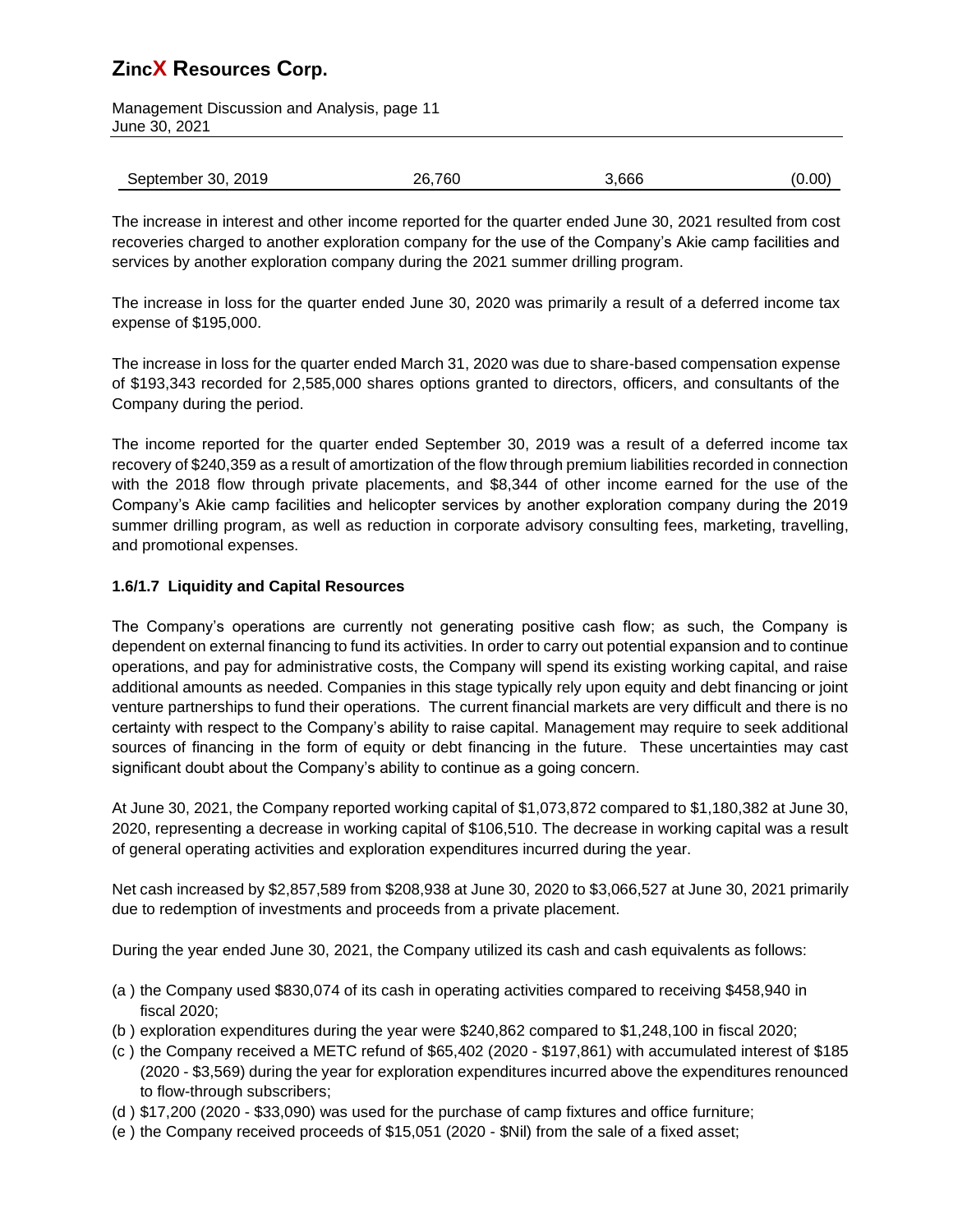Management Discussion and Analysis, page 12 June 30, 2021

- (f ) the Company redeemed \$2,412,000 (2020 \$91,767) of its GIC investments and received an aggregate interest of \$44,634 (2020 - \$41,876) on the redemption or maturity of its GICs;
- (g ) \$1,500,000 (2020 \$152,500) in gross proceeds was raised through a private placement, all of which committed to flow-through agreements with investors. \$40,000 (2020 - \$Nil) of finder's fee and \$8,950 (2020 - \$7,625) of regulatory filing fees in share issuance costs were paid in connection with the private placement;
- (h ) aggregate of 40,100 (2020 Nil) stock options were exercised by employees and consultants of the Company for total gross proceeds of \$4,812 (2020 - Nil); and
- (i ) the Company received proceeds of \$108,178 (2020 \$Nil) from the sale of marketable securities.

The Company's current assets excluding cash consisted of the following:

|                                          | June 30, 2021 |        | June 30, 2020 |
|------------------------------------------|---------------|--------|---------------|
| Government Sales Tax credits             |               | 34.848 | \$<br>8,348   |
| Interest accrued on reclamation deposits |               | 132    | 315           |
| Trade receivables                        |               | 16,431 |               |
| Prepaid expenses                         |               | 35,200 | 35,670        |
| Marketable securities at fair value      |               |        | 33,625        |
| <b>GIC</b> investments                   |               |        | 2,428,043     |

As at June 30, 2021, all of the Company's GIC investments matured compared to holding principal amounts of \$2,412,000 and accrued interest of \$16,043 at June 30, 2020. The GIC investments yielded fixed interest rates of 1.7% – 2.38% and were fully redeemable.

Current liabilities as at June 30, 2021 consisted of the following:

- trade payables and accrued liabilities of \$641,716 (2020 \$67,299), which mainly consisted of trade payables and accrued liabilities and were paid subsequent to June 30, 2021;
- current portion of lease liability of \$36,580 (2020 \$36,580) recognized in relations to the Company's office lease;
- due to related parties of \$1,400,839 consisting of an advance of \$1,398,686 received from Tongling, a significant shareholder of the Company, for the Akie Property's drill program, \$153 in office expense reimbursement owed to a company with two common directors of the Company, and \$2,000 in consulting fees owed to a company owned by a director of the Company; and
- flow-through premium liability of \$Nil compared to \$29,992 in the prior fiscal year recorded in connection with the December 2019 flow-through private placements. The flow-through premium liability does not represent cash liability to the Company.

In early February 2021, the Company received a BC METC refund of \$65,402 for exploration expenditures incurred in fiscal 2020 above the expenditures renounced to flow-through subscribers. The amount of the 2020 BC METC claim was not included in the statements of the financial position of the Company as at June 30, 2020 pending a review and approval by the tax authorities.

The other sources of funds potentially available to the Company are through the exercise of outstanding stock options. *See Item 1.15 – Other Requirements – Summary of Outstanding Share Data*. There can be no assurance, whatsoever, that any or all these outstanding exercisable securities will be exercised.

The Company has and may continue to have capital requirements in excess of its currently available resources. In the event the Company's plans change, its assumptions change or prove inaccurate, or its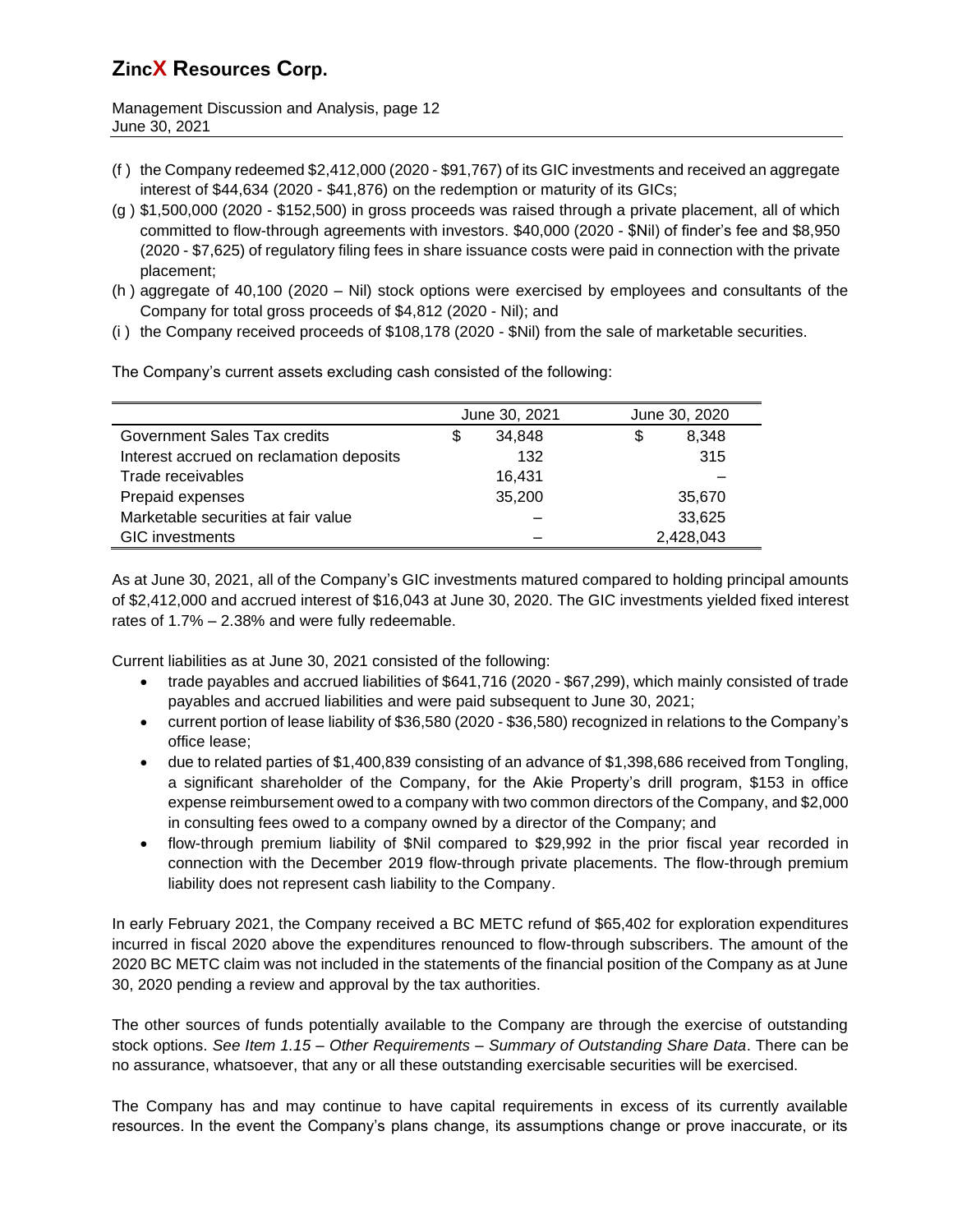Management Discussion and Analysis, page 13 June 30, 2021

capital resources in addition to projected cash flow, if any, prove to be insufficient to fund its future operations, the Company may be required to seek additional financing. Although the Company has been successful in raising the above funds, there can be no assurance that the Company will have sufficient financing to meet its future capital requirements or that additional financing will be available on terms acceptable to the Company in the future.

The Company's overall success will be affected by its current or future business activities. The Company is currently in the process of acquiring and exploring its interests in resource properties and has not yet determined whether these properties contain mineral deposits that are economically recoverable. The continued operations of the Company and the recoverability of expenditures incurred in these resource properties are dependent upon the existence of economically recoverable reserves, securing and maintaining title and beneficial interest in the properties, obtaining necessary financing to explore and develop the properties, and upon future profitable production or proceeds from disposition of the resource properties.

The Company is exposed in varying degrees to a variety of financial instrument related risks.

## *Credit Risk*

Credit risk is the risk that one party to a financial instrument will fail to discharge an obligation and cause the other party to incur a financial loss. The Company's primary exposure to credit risk is on its bank deposits of \$3,066,527 (2020 - \$208,938) and short-term investments in GICs of \$Nil (2020 - \$2,428,043). This risk is managed by using major Canadian banks that are high credit quality financial institutions as determined by rating agencies.

The Company's secondary exposure to credit risk is on its receivables. This risk is minimal as receivables consist primarily of refundable government sales taxes and interest accrued on GIC investments. Recoverable explorations costs recorded as other receivables were collected to the period ended June 30, 2021.

## *Liquidity Risk*

Liquidity risk arises through the excess of financial obligations over available financial assets due at any point in time. The Company's objective in managing liquidity risk is to maintain sufficient readily available reserves in order to meet its liquidity requirements at any point in time. The Company achieves this by maintaining sufficient cash and cash equivalents. As at June 30, 2021, the Company was holding combined cash and GIC deposits of \$3,066,527 (2020 – \$2,636,981) to settle its current liabilities of \$2,079,266 (2020 - \$1,534,557). Management may require to seek additional sources of financing in the form of equity or debt financing in the future. These uncertainties may cast significant doubt about the Company's ability to continue as a going concern.

#### *Market risk*

Market risk is the risk of loss that may arise from changes in market factors such as interest rates, foreign exchange rates, and commodity and equity prices. These fluctuations may be significant and the Company, has exposure to these risks.

#### *Interest Rate Risk*

The Company is exposed to interest rate risk as its bank treasury account and other assets earn interest income at variable rates. The Company is not exposed to significant interest rate risk.

*Currency Risk*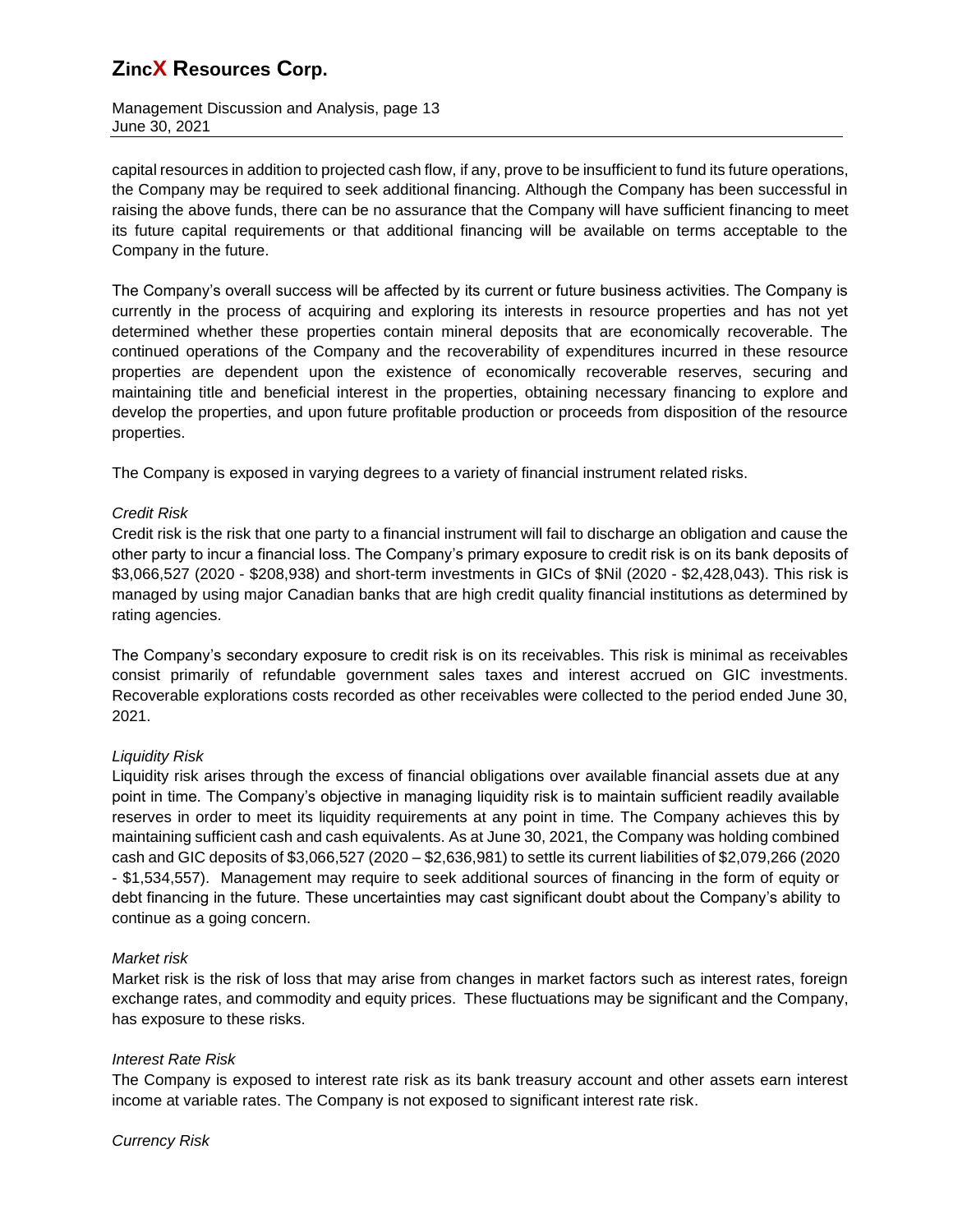Management Discussion and Analysis, page 14 June 30, 2021

The Company operates in Canada and is therefore not exposed to significant foreign exchange risk arising from transactions denominated in a foreign currency.

## *Price risk*

The Company is exposed to price risk with respect to commodity and equity prices. Equity price risk is defined as the potential adverse impact on the Company's earnings due to movements in individual equity prices or general movements in the level of the stock market. Commodity price risk is defined as the potential adverse impact on earnings and economic value due to commodity price movements and volatilities. The Company closely monitors certain commodity prices, individual equity movements, and the stock market to determine the appropriate course of action to be taken by the Company.

## **1.8 Off-Balance Sheet Arrangements**

The Company does not utilize off-balance sheet arrangements.

## **1.9 Transactions with Related Parties**

Key management personnel include persons having the authority and responsibility for planning, directing, and controlling the activities of the Company as a whole. Key management personnel comprise of the directors of the Company, executive and non-executive, and Vice President of Exploration.

The remuneration of the key management personnel during the years ended June 30, 2021 and 2020 were as follows:

|                                                                       |    | 2021    |     | 2020    |
|-----------------------------------------------------------------------|----|---------|-----|---------|
| Consulting fees (ii)                                                  | \$ | 8.000   | S   | 11,500  |
| Exploration and evaluation expenditures (geological consulting) (iii) |    | 117,734 |     | 151,200 |
| Management fees (i)                                                   |    | 180,000 |     | 296,000 |
| Share-based compensation                                              |    |         |     | 150,711 |
| Other employment benefits (iv)                                        |    | 27,333  |     | 26,314  |
| Total                                                                 | S  | 333,067 | \$. | 635,725 |

Transactions with key management and other related party transactions:

- (i) Pursuant to a management and administrative services agreement amended effective July 1, 2011 and May 1, 2014 with Varshney Capital Corp. ("VCC"), a company with two common directors, the Company agreed to pay monthly management and administrative fees of \$29,500 and \$5,000, respectively. Effective March 1, 2020, the management fees were reduced to \$15,000 per month. During the year ended June 30, 2021, the Company paid \$180,000 (2020 – \$296,000) for management fees and \$60,000 (2020 – \$60,000) for administrative fees to VCC;
- (ii) the Company paid \$8,000 (2020 \$11,500) for consulting fees to a company controlled by a director;
- (iii) the Company paid or accrued exploration and evaluation costs of \$117,734 (2020 \$151,200) for geological consulting fees to a company owned by the VP of Exploration of the Company, of which \$98,959 (2020 - \$137,256) was capitalized as exploration and evaluation costs and \$18,775 (2020 - \$13,944) was expensed as consulting fees;
- (iv) other employment benefits included life insurance and health benefits for the CEO and health benefits for the CFO of the Company;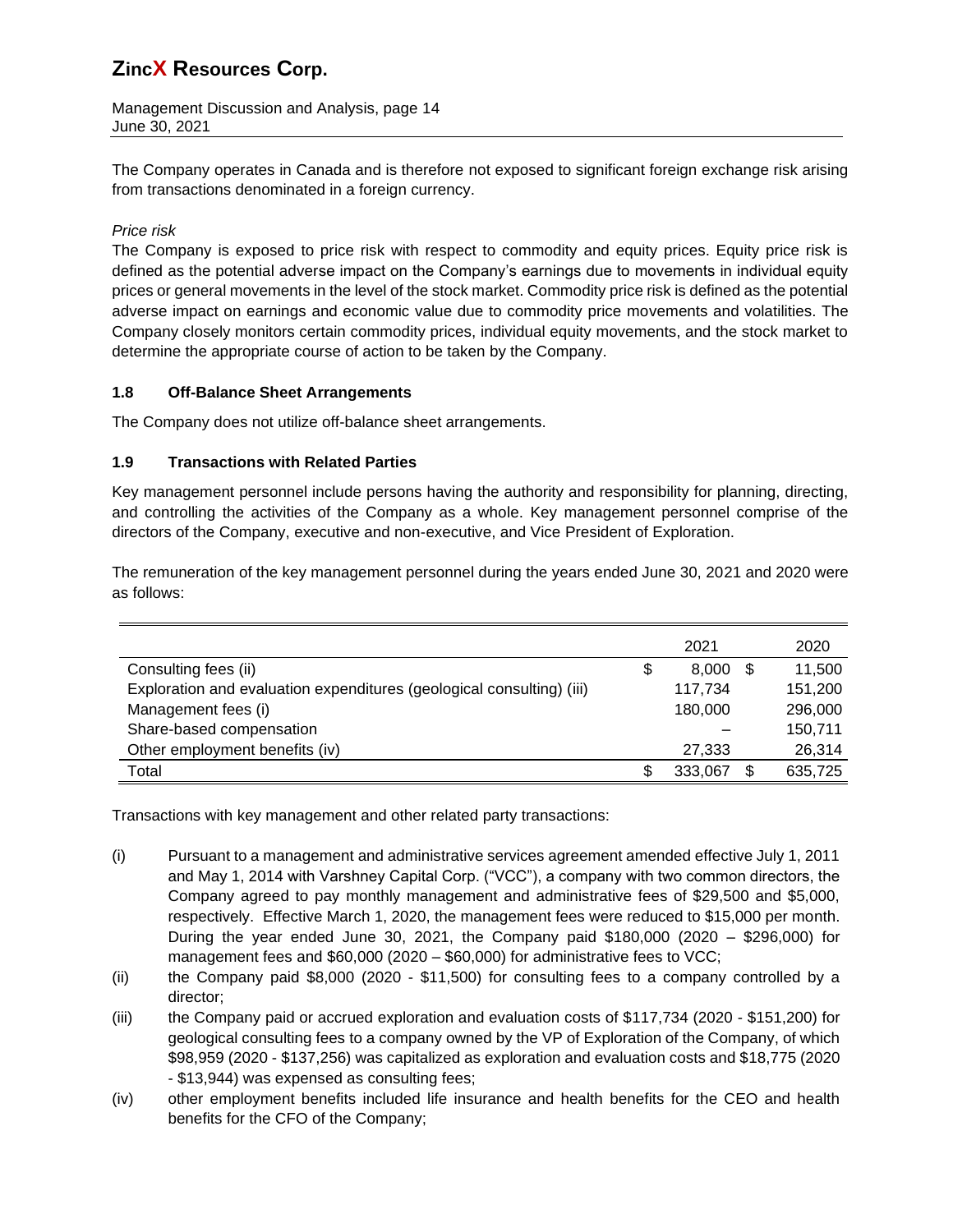Management Discussion and Analysis, page 15 June 30, 2021

- (v) the Company owed \$2,000 (2020 \$2,000) in consulting fees to Sircon AG, a company controlled by a director of the Company;
- (vi) the Company owed \$152 (2020 \$Nil) in office expense reimbursement to VCC;
- (vii) the Company owed \$53,059 (2020 \$Nil) to the CEO of the Company for exploration and office expenses paid on behalf of the Company, this amount was included in trade payables and accrued liabilities; and
- (viii) the Company received an advance of \$1,398,686 in fiscal year 2020 from a significant shareholder, Tongling Non-Ferrous Metals ("Tongling"), to fund a drill program on the Akie Property. The advance will be repaid in common shares of the Company to Tongling valued at a minimum of \$0.30 per share, subject to TSX-V approval.

## **1.10 Fourth Quarter**

During the fourth quarter ended June 30, 2021, the Company:

- accrued \$40,000 for the fiscal 2021 year-end audit; and
- completed a flow-through private placement of 7,500,000 flow-through units at a price of \$0.20 per FT unit for gross proceeds of \$1,500,000.

Subsequent to June 30, 2021, the Company:

- commenced trading on OTCQB Market; and
- successfully concluded the Akie 2021 drill program of a 5-hole program totalling to 2,670 metres.

#### **1.11 Proposed Transactions**

The Company does not have any proposed transactions as at June 30, 2021 other than as disclosed elsewhere in this document.

#### **1.12 Critical Accounting Estimates**

Not applicable to venture issuers.

## **1.13 Changes in Accounting Policies including Initial Adoption**

The financial information presented in this MD&A has been prepared in accordance with International Financial Reporting Standards. Our significant accounting policies are set out in Note 2 of the audited consolidated financial statements of the Company for the year ended June 30, 2021.

#### **1.14 Financial Instruments and Other Instruments**

The Company's financial instruments as at June 30, 2021 were as follows:

|                                                       |   | Fair Value<br>through Profit<br>or Loss |      | Amortized<br>Cost |
|-------------------------------------------------------|---|-----------------------------------------|------|-------------------|
| <b>Financial assets</b><br>Cash<br><b>Receivables</b> | S | 3,066,527                               | - \$ | 16,563            |

#### **Financial liabilities**